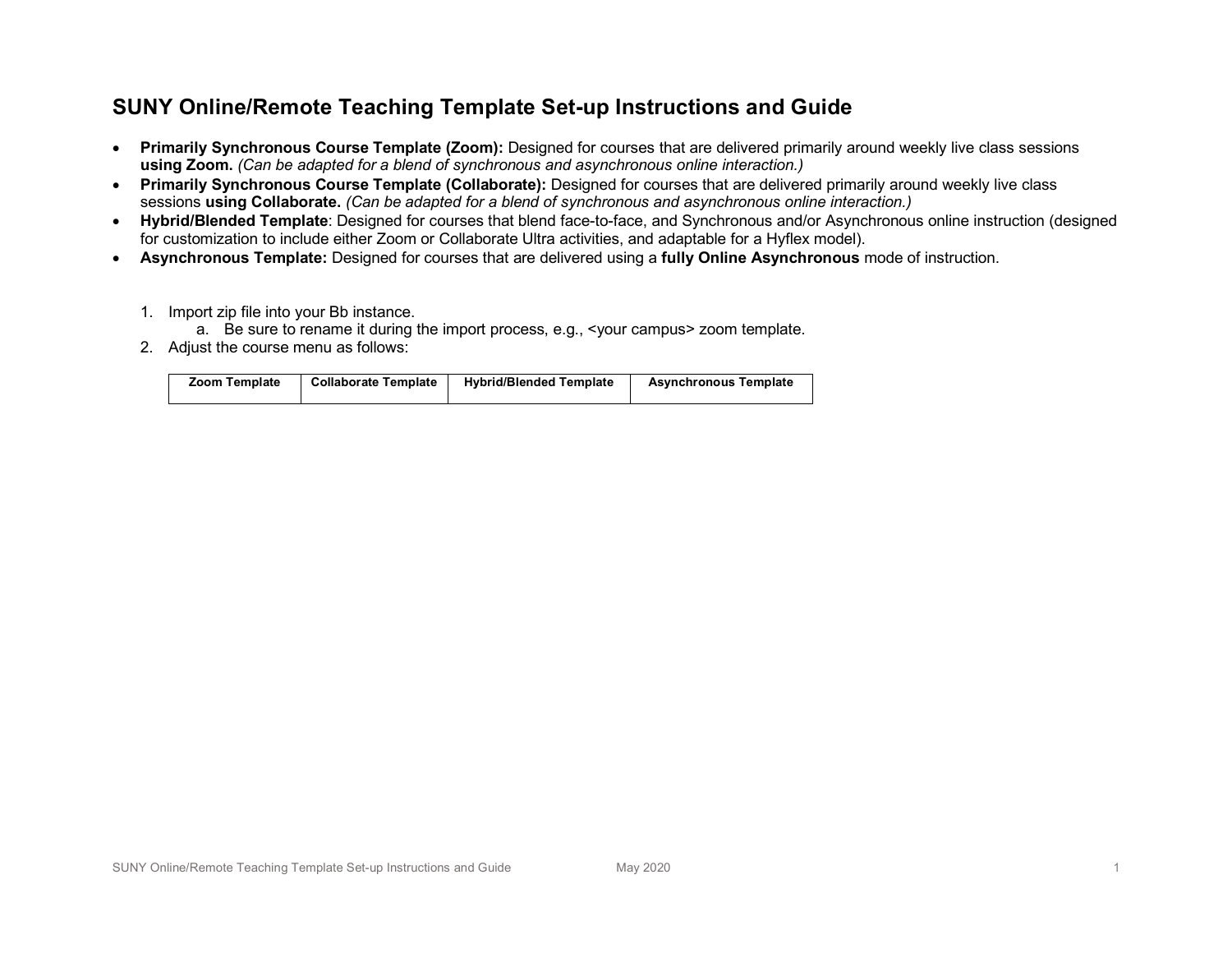| ▼ SUNY Online Teaching<br>٨<br><b>Zoom Template</b><br>Home Page | <b>SUNY Online Teaching</b><br>₩<br>Collaborate (Ultra)<br>Template | <b>Hybrid/Blended Template</b><br>Home Page                              | <b>SUNY Online Teaching</b><br><b>Asynchronous Online</b><br><b>Template</b> |
|------------------------------------------------------------------|---------------------------------------------------------------------|--------------------------------------------------------------------------|------------------------------------------------------------------------------|
|                                                                  | <b>Home Page</b>                                                    | - Communication -                                                        |                                                                              |
| - Communication -                                                | - Communication -                                                   | Announcements                                                            | Home Page                                                                    |
| Announcements                                                    | Announcements                                                       | <b>Private Messages</b>                                                  | - Communication-                                                             |
| Private Messages                                                 | <b>Private Messages</b>                                             | <b>Class Roster</b>                                                      | Announcements                                                                |
| <b>Class Roster</b>                                              | <b>Class Roster</b>                                                 | Meet Your<br>Classmates/Introduce                                        | <b>Private Messages</b>                                                      |
| Meet Your                                                        |                                                                     | Yourself                                                                 |                                                                              |
| Classmates/Introduce<br>Yourself                                 | Meet Your<br>Classmates/Introduce<br>Yourself                       | Student Lounge (Ask a<br>Question                                        | <b>Class Roster</b><br>Meet Your                                             |
| Student Lounge (Ask a<br>Question)                               | Student Lounge (Ask a<br>Questioni                                  | <b>Check your Grades</b>                                                 | Classmates/Introduce<br>Yourself                                             |
| <b>Check your Grades</b>                                         | Check your Grades                                                   | Collaborate Room (delete if<br>not used)                                 | Student Lounge (Ask a<br>Question)                                           |
| Zoom Room                                                        | Collaborate Room                                                    | Zoom Room (delete if not<br>used)                                        | <b>Check Your Grades</b>                                                     |
|                                                                  | - Course Information -                                              | - Course Information -                                                   | - Course Information -                                                       |
| - Course Information -                                           | Syllabus and Course                                                 | <b>Syllabus and Course</b><br>Information                                |                                                                              |
| <b>Syllabus and Course</b><br>Information                        | Information                                                         | About Blended/Hybrid                                                     | Syllabus and Course<br>Information                                           |
|                                                                  | <b>About Remote Learning</b>                                        | Learning                                                                 |                                                                              |
| <b>About Remote Learning</b><br>Course Schedule                  | Course Schedule                                                     | Course Schedule                                                          | <b>About Online</b><br>(Asynchronous) Learning                               |
|                                                                  | - Course Content-                                                   | - Course Content -                                                       | Course Schedule                                                              |
| - Course Content-                                                | <b>START HERE!</b>                                                  | <b>START HERE!</b>                                                       |                                                                              |
| <b>START HERE!</b>                                               |                                                                     | Module Folders                                                           | - Course Content-                                                            |
|                                                                  | Weekly Folders                                                      | Discussions                                                              | <b>START HERE!</b>                                                           |
| <b>Weekly Folders</b>                                            | Dienseeinne                                                         |                                                                          |                                                                              |
| Discussions                                                      |                                                                     | - Find Help Here -                                                       | Module Folders                                                               |
|                                                                  | - Find Help Here -                                                  | Replace Link with: Campus                                                | Discussions                                                                  |
| - Find Help Here -                                               | <b>Benisce Link with: Campus</b><br>Student Support and             | Student Support and<br>Academic Help                                     |                                                                              |
| Replace Link with: Campus                                        | Academic Help                                                       | Replace Link with: Campus                                                | - Find Help Here -                                                           |
| <b>Student Support and</b><br>Academic Help                      | Replace Link with: Campus<br>HelpDesk                               | HelpDesk                                                                 | Replace Link with: Campus                                                    |
| Replace Link with: Campus                                        | Replace Link with: Campus                                           | <b>Benlace Link with: Campus</b><br>Library Help                         | Student Support and                                                          |
| HelpDesk                                                         | <b>Library Help</b>                                                 | Replace Link with: Campus                                                | Academic Help                                                                |
| Replace Link with: Campus                                        | Replace Link with: Campus                                           | Accessibility and Privacy<br>Policies                                    | Replace Link with: Campus                                                    |
| Library Help                                                     | Accessibility and Privacy<br>Policies                               | Replace Link with: Campus                                                | <b>HelpDesk</b>                                                              |
| Replace Link with: Campus                                        | Replace Link with: Campus                                           | <b>College Course Policies</b>                                           | Replace Link with: Campus                                                    |
| Accessibility and Privacy                                        | <b>College Course Policies</b>                                      |                                                                          | Library Help                                                                 |
| Policies                                                         |                                                                     | - Tech Resources -                                                       | Replace Link with: Campus                                                    |
| Replace Link with: Campus<br><b>College Course Policies</b>      | - Tech Resources -                                                  | Collaborate Help - Getting<br>Started (delete if not used)               | Accessibility and Privacy<br>Policies                                        |
|                                                                  | Collaborate Help - Getting<br>Started                               | Collaborate Help for                                                     |                                                                              |
|                                                                  | Collaborate Help for                                                | Participants (delete if not<br>used)                                     | Replace Link with: Campus<br>College Course Policies                         |
| - Tech Resources -                                               | Participants                                                        | Zoom Help Center (delete if                                              |                                                                              |
| Zoom Help Center                                                 | Blackboard Help for                                                 | not used:                                                                | - Tech Resources -                                                           |
| Blackboard Help for<br>Students                                  | Students                                                            | Blackboard Help for<br>Students                                          | Blackboard Help for<br><b>Students</b>                                       |
|                                                                  | - Faculty Resources -                                               |                                                                          |                                                                              |
|                                                                  | Instructor Resources <sup>[2]</sup>                                 | - Faculty Resources -                                                    |                                                                              |
| - Faculty Resources -                                            | Blackboard Help for Faculty                                         | <b>Instructor Resources 21</b>                                           | - Faculty Resources -                                                        |
| <b>Instructor Resources 21</b>                                   |                                                                     | Blackboard Help for Faculty<br>z                                         | Instructor Resources Z                                                       |
| Blackboard Help for Faculty                                      | Collaborate Help for                                                |                                                                          |                                                                              |
| Ø                                                                | Instructors (Video) 2<br>Collaborate Help for                       | Collaborate Help for<br>Instructors (Video) - (delete<br>if not used) 27 | Blackboard Help for Faculty<br>z                                             |
|                                                                  | Moderators (Instructors) Z                                          | Collaborate Help for                                                     |                                                                              |
| Your Course Accessibility<br>Report (delete if you don't         |                                                                     | Moderators (Instructors) -<br>(delete if not used) 27                    | Your Course Accessibility                                                    |
| have Ally) 22                                                    | Your Course Accessibility                                           |                                                                          | Report (delete if you don't                                                  |
|                                                                  | Report (dielete if you don't<br>have Ally) 2                        | Your Course Accessibility<br>Report (delete if you don't                 | have Ally) 27                                                                |